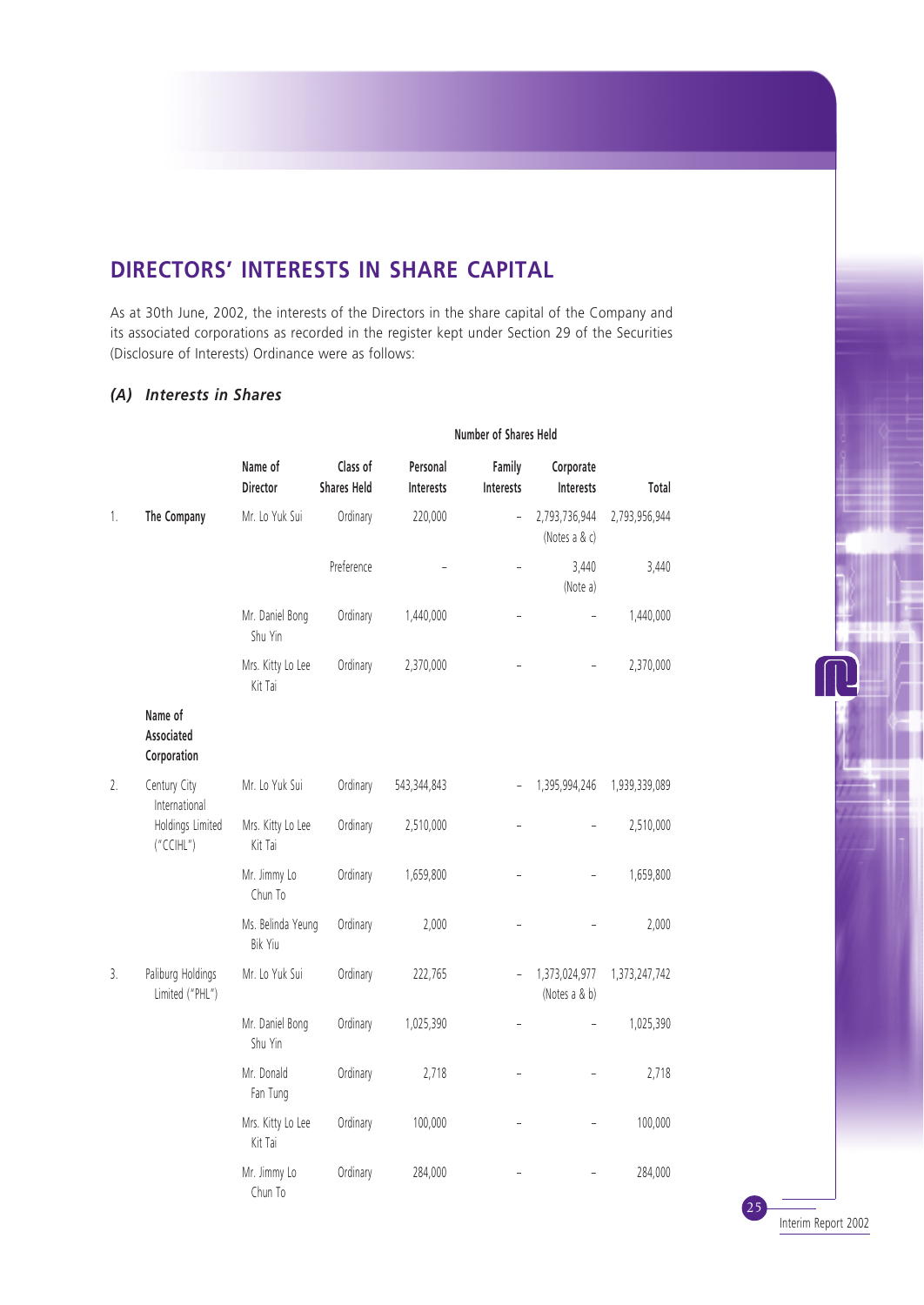|     | Name of<br>Associated<br>Corporation               | Name of<br><b>Director</b> | Class of<br><b>Shares Held</b> | Personal<br><b>Interests</b> | Family<br>Interests | Corporate<br>Interests | Total     |
|-----|----------------------------------------------------|----------------------------|--------------------------------|------------------------------|---------------------|------------------------|-----------|
| 4.  | 8D International<br>(BVI) Limited<br>$("8D-BVI")$  | Mr. Lo Yuk Sui             | Ordinary                       |                              |                     | 1,000<br>(Note d)      | 1,000     |
| 5.  | 8D Matrix Limited<br>("8D Matrix")                 | Mr. Lo Yuk Sui             | Ordinary                       |                              |                     | 2,000,000<br>(Note e)  | 2,000,000 |
| 6.  | 8D International<br>Limited<br>("8D")              | Mr. Lo Yuk Sui             | Ordinary                       |                              |                     | 10,000<br>(Note f)     | 10,000    |
| 7.  | Argosy Capital<br>Corporation                      | Mr. Lo Yuk Sui             | Ordinary                       |                              |                     | 1,130,349<br>(Note a)  | 1,130,349 |
| 8.  | Century Win<br>Investment<br>Limited               | Mr. Lo Yuk Sui             | Ordinary                       |                              |                     | 9,000<br>(Note a)      | 9,000     |
| 9.  | Cheerjoy<br>Development<br>Limited<br>("Cheerjoy") | Mr. Lo Yuk Sui             | Ordinary                       |                              |                     | (Note g)               | (Note g)  |
| 10. | Chest Gain<br>Development<br>Limited               | Mr. Lo Yuk Sui             | Ordinary                       |                              |                     | 7,000<br>(Note a)      | 7,000     |
| 11. | Chinatrend<br>(Holdings)<br>Limited                | Mr. Lo Yuk Sui             | Ordinary                       |                              |                     | 7,500<br>(Note a)      | 7,500     |
| 12. | Chinatrend<br>(Nankai)<br>Limited                  | Mr. Lo Yuk Sui             | Ordinary                       |                              |                     | 85<br>(Note a)         | 85        |
| 13. | Hanoi President<br>Hotel Company<br>Limited        | Mr. Lo Yuk Sui             | Ordinary                       |                              |                     | 75<br>(Note a)         | 75        |

### **Number of Shares Held**

Interim Report 2002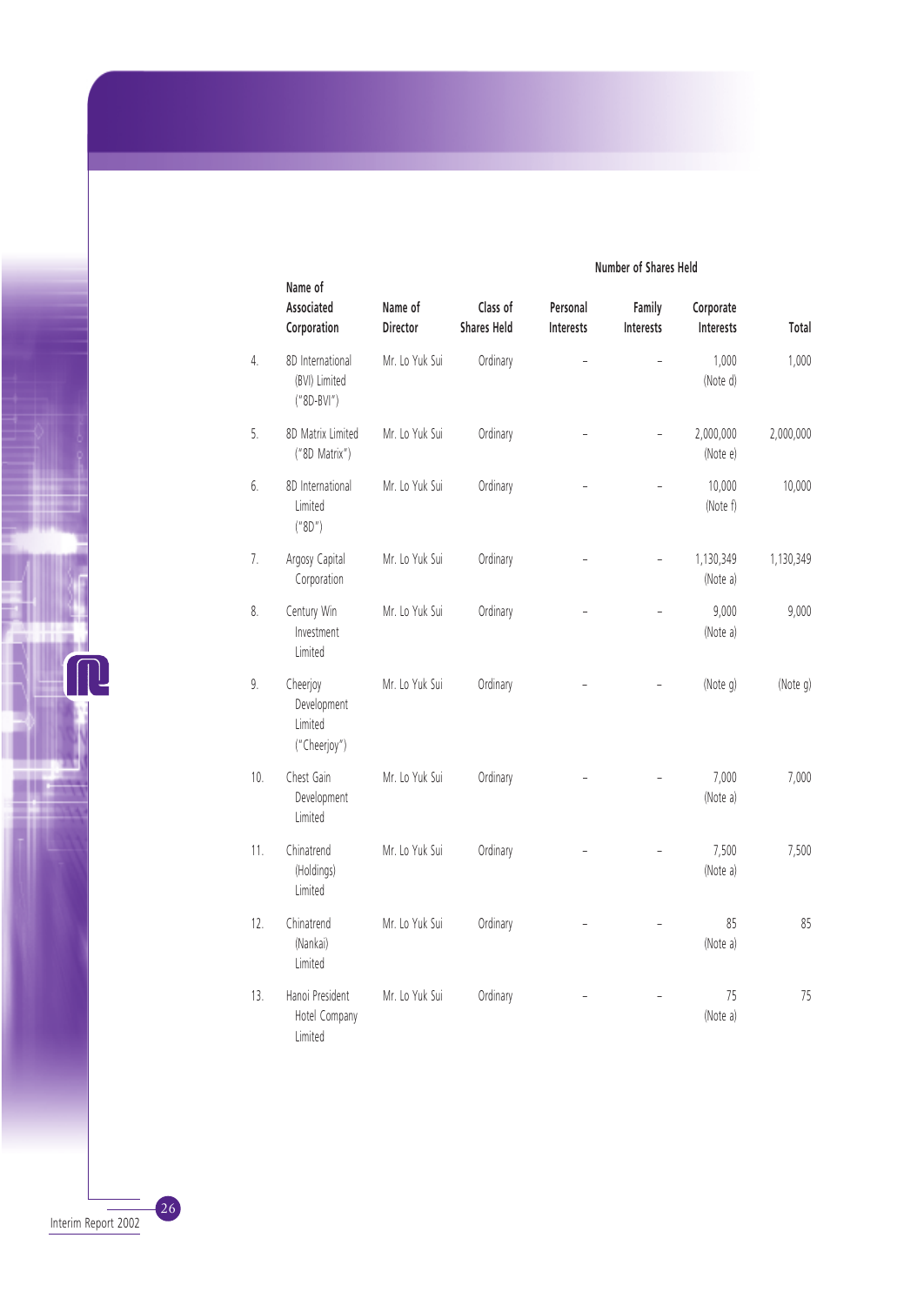| <b>NUMBER OF SHOP</b> |                                       |                            |                                |                              |                            |                               |        |
|-----------------------|---------------------------------------|----------------------------|--------------------------------|------------------------------|----------------------------|-------------------------------|--------|
|                       | Name of<br>Associated<br>Corporation  | Name of<br><b>Director</b> | Class of<br><b>Shares Held</b> | Personal<br><b>Interests</b> | Family<br><b>Interests</b> | Corporate<br><b>Interests</b> | Total  |
| 14.                   | Rapid Growth<br>Holdings<br>Limited   | Mr. Lo Yuk Sui             | Ordinary                       |                              |                            | 25,000<br>(Note a)            | 25,000 |
| 15.                   | Talent Faith<br>Investments<br>Ltd.   | Mr. Lo Yuk Sui             | Ordinary                       |                              |                            | 50<br>(Note a)                | 50     |
| 16.                   | Villawood<br>Developments<br>Limited  | Mr. Lo Yuk Sui             | Ordinary                       |                              |                            | 65<br>(Note a)                | 65     |
| 17.                   | Wealth Link<br>Investments<br>Limited | Mr. Lo Yuk Sui             | Ordinary                       |                              |                            | (Note a)                      |        |

#### **Number of Shares Held**

#### **Notes:**

- (a) The shares were held through companies controlled by CCIHL, of which Mr. Lo Yuk Sui is the Chairman and controlling shareholder.
- (b) Including the retained balance, i.e. 6,444,444 shares, (the "Retained Shares") of the consideration shares agreed to be sold at HK\$4.50 per share for the acquisition of the remaining 51% shareholding interest in The New China Hong Kong Financial Services Limited (now known as Century City Financial Services Limited) by a wholly-owned subsidiary company of CCIHL from a wholly-owned subsidiary company of The New China Hong Kong Group Limited (the "NCHK Company") pursuant to the conditional agreement dated 7th September, 1998 in respect of the said acquisition, which was completed on 17th September, 1998 (the "Completion Date"). The Retained Shares are retained by the CCIHL group until the first anniversary of the Completion Date in connection with the indemnity given by the NCHK Company under the said agreement.
- (c) A total of 494,707,200 shares were charged by a wholly-owned subsidiary company of PHL in favour of a trustee, covering the exchange rights of the holders of the Exchangeable Bonds issued by another whollyowned subsidiary company of PHL. The Exchangeable Bonds are exchangeable into those existing ordinary shares of the Company during the period from 6th April, 1996 to 23rd April, 2001 (which period was extended by 90 days from 23rd January, 2001) at an adjusted effective exchange price of HK\$2.0144 per share (cum entitlements as provided in the relevant trust deed).
- (d) 400 shares were held through companies controlled by CCIHL and 600 shares were held through a company controlled by Mr. Lo Yuk Sui.
- (e) 800,000 shares were held through companies controlled by CCIHL and 1,200,000 shares were held through companies controlled by Mr. Lo Yuk Sui (including 8D-BVI).
- (f) 8D is a wholly-owned subsidiary company of 8D Matrix.
- (g) A wholly-owned subsidiary company of PHL holds 30% attributable shareholding interest in Cheerjoy through Point Perfect Investments Limited ("Point Perfect") which is a 30% owned associate of such subsidiary company. Point Perfect holds all the issued shares of Cheerjoy, i.e. 2 shares.

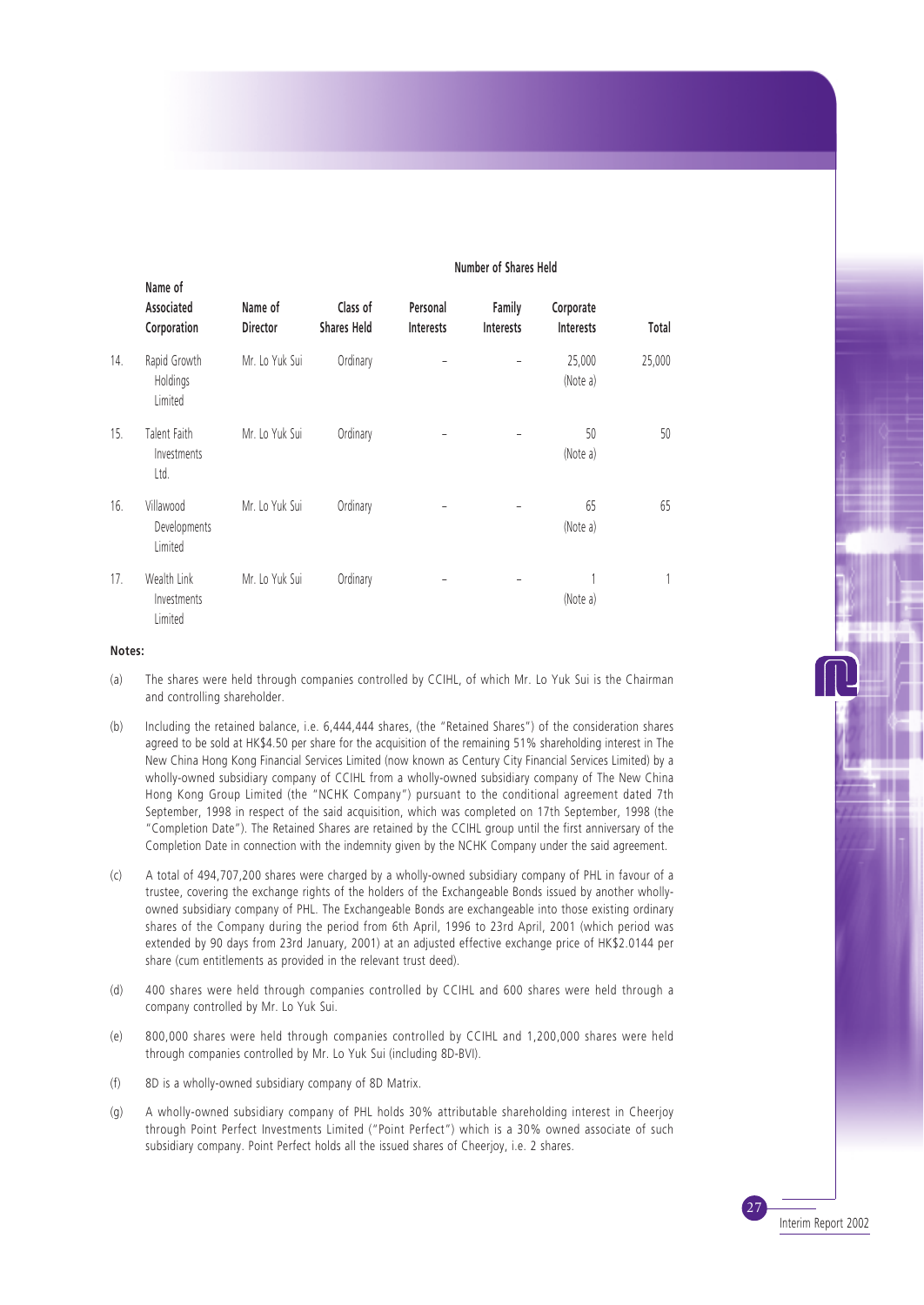## *(B) Interests in Share Options Granted by the Company*

Details of Directors' interests in share options granted by the Company are set out in the section headed "Directors' Interests in and Movements in Share Options granted by the Company" below.

Save as disclosed in the section headed "Directors' Interests in and Movements in Share Options granted by the Company" below, no right has been granted to, or exercised by, any Director of the Company or his spouse and children under 18 years of age, to subscribe for shares in or debentures of the Company during the period.

# **SUBSTANTIAL SHAREHOLDERS' INTERESTS IN SHARE CAPITAL**

As at 30th June, 2002, the interests of those persons (other than the Directors) in the share capital of the Company as recorded in the register kept under Section 16 of the Securities (Disclosure of Interests) Ordinance were as follows:

**Number of**

| <b>Name of Shareholder</b>                                   | IVUIIIUCI UI<br><b>Ordinary Shares Held</b> |
|--------------------------------------------------------------|---------------------------------------------|
| CCIHL (Notes i and iii)                                      | 2,793,736,944                               |
| Century City BVI Holdings Limited (Notes ii and iii)         | 2,793,736,944                               |
| Century City Holdings Limited (Notes ii and iii)             | 2,793,736,944                               |
| PHL (Notes ii and iii)                                       | 2,793,736,944                               |
| Paliburg Development BVI Holdings Limited (Notes ii and iii) | 2,793,736,944                               |
| Paliburg International Holdings Limited (Notes ii and iii)   | 2,390,392,820                               |
| Paliburg BVI Holdings Limited (Notes ii and iii)             | 2,390,392,820                               |
| Taylor Investments Ltd. (Note ii)                            | 1,402,111,870                               |
| Glaser Holdings Limited ("Glaser") (Notes ii and iii)        | 533,480,286                                 |
|                                                              |                                             |

#### **Notes:**

- (i) These shares were shown in the corporate interests of Mr. Lo Yuk Sui in the Company as disclosed under Interests in Shares of Directors' Interests in Share Capital.
- (ii) These companies are subsidiary companies of CCIHL and their interests in the shares of the Company are included in the interests held by CCIHL.
- (iii) 494,707,200 shares were charged by Glaser in favour of a trustee, covering the exchange rights of the holders of the Exchangeable Bonds as disclosed under Interests in Shares of Directors' Interests in Share Capital.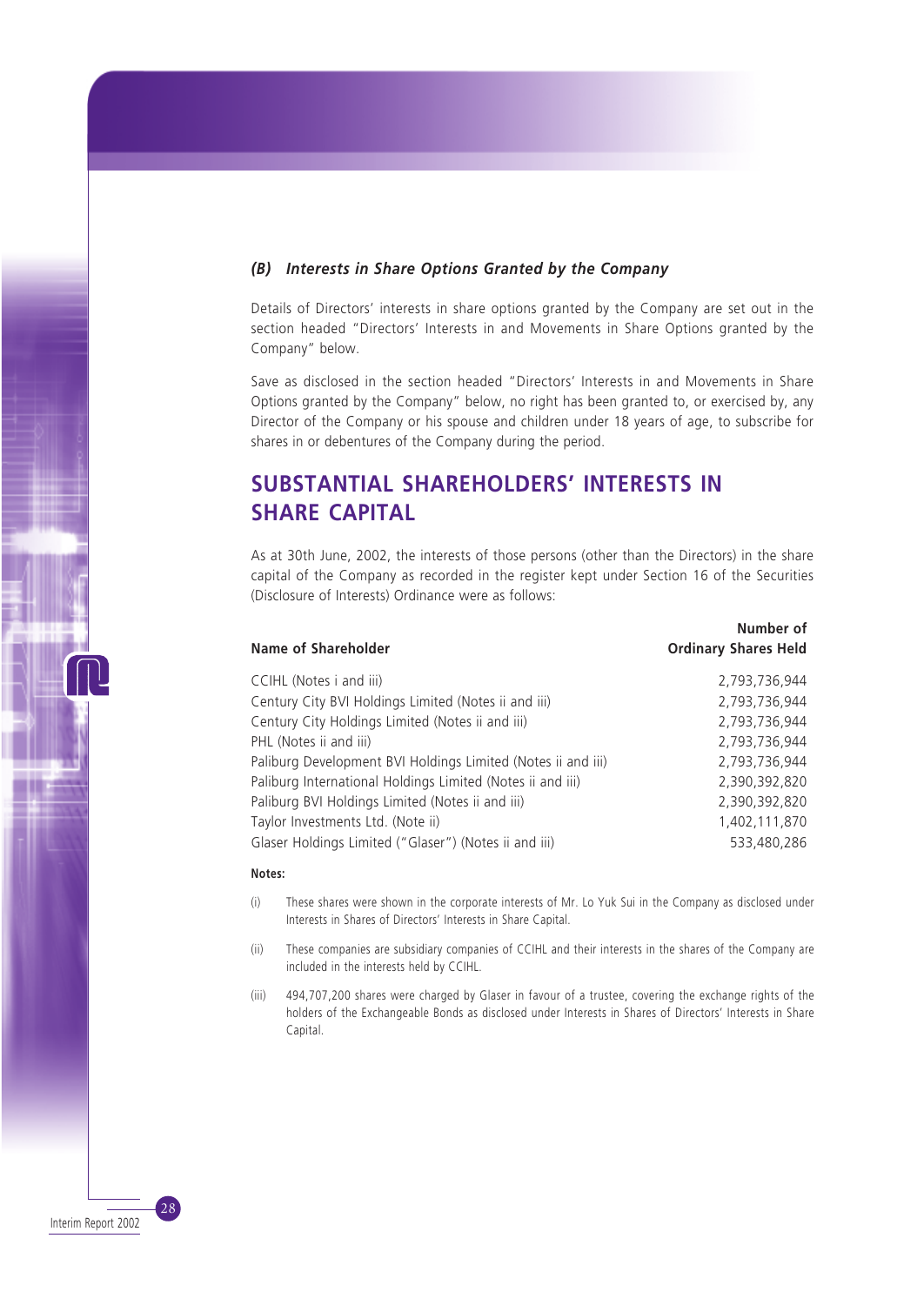## **DIRECTORS' INTERESTS IN AND MOVEMENTS IN SHARE OPTIONS GRANTED BY THE COMPANY**

During the period, details of Directors' interests in and movements in share options granted by the Company pursuant to the Executive Share Option Scheme of the Company (the "Share Option Scheme") approved by its shareholders on 28th June, 1990 are as follows:

| No. of Ordinary Shares under the Options |                                                       |                         |                                                  |                      |                                          |                             |                                |                      |                                           |                   |
|------------------------------------------|-------------------------------------------------------|-------------------------|--------------------------------------------------|----------------------|------------------------------------------|-----------------------------|--------------------------------|----------------------|-------------------------------------------|-------------------|
|                                          | Terms of Option                                       |                         | Grantee                                          |                      | Options<br>Outstanding<br>As at 1/1/2002 |                             | Lapsed<br>during<br>the Period |                      | Options<br>Outstanding<br>As at 30/6/2002 |                   |
| (A)                                      | Date of Grant:<br>Exercise Price<br>per share:        | 22/2/1992<br>HK\$0.7083 | Mr. Lo Yuk Sui                                   | Vested:<br>Unvested: | 26,880,000                               | Notes 1(c) & 2 (26,880,000) |                                | Vested:<br>Unvested: |                                           |                   |
|                                          | Vesting Period:<br>Exercise Period:                   | Note 1<br>Note 1        | Mr. Daniel Bong<br>Shu Yin                       | Vested:<br>Unvested: | 7,200,000                                | Notes 1(c) & 2              | (7,200,000)                    | Vested:<br>Unvested: |                                           |                   |
|                                          |                                                       |                         | Mr. Kenneth Ng<br>Kwai Kai                       | Vested:<br>Unvested: | 8,400,000                                | Notes $1(c)$ & 2            | (8,400,000)                    | Vested:<br>Unvested: |                                           |                   |
|                                          |                                                       |                         | Mr. Donald Fan Tung                              | Vested:<br>Unvested: | 1,800,000                                | Notes 1(c) & 2              | (1,800,000)                    | Vested:<br>Unvested: |                                           |                   |
|                                          |                                                       |                         | Mr. Belinda Yeung<br>Bik Yiu                     | Vested:<br>Unvested: | 150,000                                  | Notes $1(c)$ & 2            | (150,000)                      | Vested:<br>Unvested: |                                           |                   |
|                                          |                                                       |                         | Employees (excluding<br>Directors), in aggregate | Vested:<br>Unvested: | 8,124,000                                | Notes $1(c)$ & 2            | (8, 124, 000)                  | Vested:<br>Unvested: |                                           |                   |
| (B)                                      | Date of Grant:<br><b>Exercise Price</b><br>per share: | 5/8/1993<br>HK\$1.1083  | Mr. Donald Fan Tung                              | Vested:<br>Unvested: | 960,000<br>240.000                       | Note 1(b)                   | ÷,                             | Vested:<br>Unvested: | 960,000                                   | 240,000 Note 1(b) |
|                                          | Vesting Period:<br>Exercise Period:                   | Note 1<br>Note 1        | Mr. Belinda Yeung<br>Bik Yiu                     | Vested:<br>Unvested: | 120,000<br>60,000                        | Note 1(b)                   | ÷,<br>÷,                       | Vested:<br>Unvested: | 120,000                                   | 60,000 Note 1(b)  |
| (C)                                      | Date of Grant:<br>Exercise Price<br>nor charo:        | 22/2/1997<br>HK\$2.1083 | Ms. Belinda Yeung<br>Bik Yiu                     | Vested:<br>Unvested: | 432,000<br>648.000                       | Note 1(b)                   | -                              | Vested:<br>Unvested: | 540,000                                   | 540,000 Note 1(b) |

per share: Vesting Period: Note 1 Exercise Period: Note 1

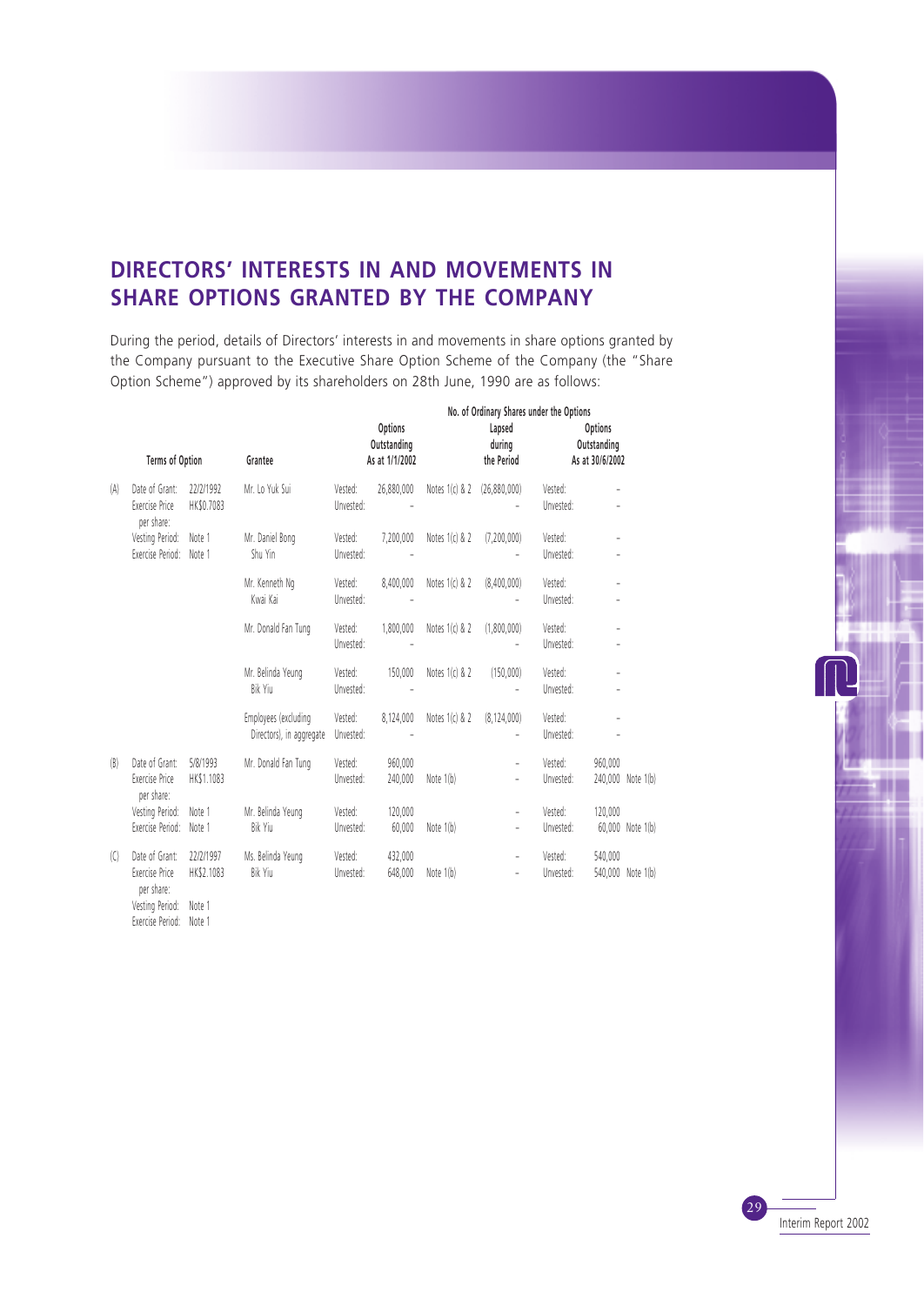#### **Notes:**

1. Vesting/Exercise Periods of Options:

| On Completion of<br><b>Continuous Service of</b>            | Initial/Cumulative<br><b>Percentage Vesting</b>                                                                                                    | Initial/Cumulative<br>Percentage Exercisable                                                                                                                                                                          |
|-------------------------------------------------------------|----------------------------------------------------------------------------------------------------------------------------------------------------|-----------------------------------------------------------------------------------------------------------------------------------------------------------------------------------------------------------------------|
| (a) 2 years after Date of Grant                             | Initial 20%                                                                                                                                        | Initial 20% upon vesting<br>(exercisable until 10 years after<br>Date of Grant)                                                                                                                                       |
| (b) 3 years to 9 years<br>after Date of Grant               | Cumulative 30% to 90%<br>(with 10% additional<br>percentage vested<br>each subsequent year<br>(commencing from<br>3 years after Date of<br>Grant)) | Cumulative 30% to 90%<br>(with 10% additional percentage<br>exercisable each subsequent year<br>(commencing from 3 years after<br>Date of Grant) upon vesting<br>(exercisable until 10 years after<br>Date of Grant)) |
| (c) 9 <sup>1</sup> / <sub>2</sub> years after Date of Grant | 100%                                                                                                                                               | 100% (exercisable until 10 years<br>after Date of Grant)                                                                                                                                                              |

- 2. Lapsed after expiry of the relevant exercise period on 22nd February, 2002.
- 3. In the absence of a readily available market value, the Directors are unable to arrive at an accurate assessment of the value of the options granted.

Save as disclosed above, during the period, no right has been granted to, or exercised by, the following persons, to subscribe for shares in or debenture of the Company and its subsidiary companies, and no option granted to such persons has been cancelled and lapsed:

- (i) any Director, chief executive or substantial shareholders of the Company, or their respective associates;
- (ii) any participant with options granted in excess of the individual limit;
- (iii) any employee working under employment contract that is regarded as "continuous contract" for the purpose of the Employment Ordinance;
- (iv) any supplier of goods or services; and
- (v) any other participants.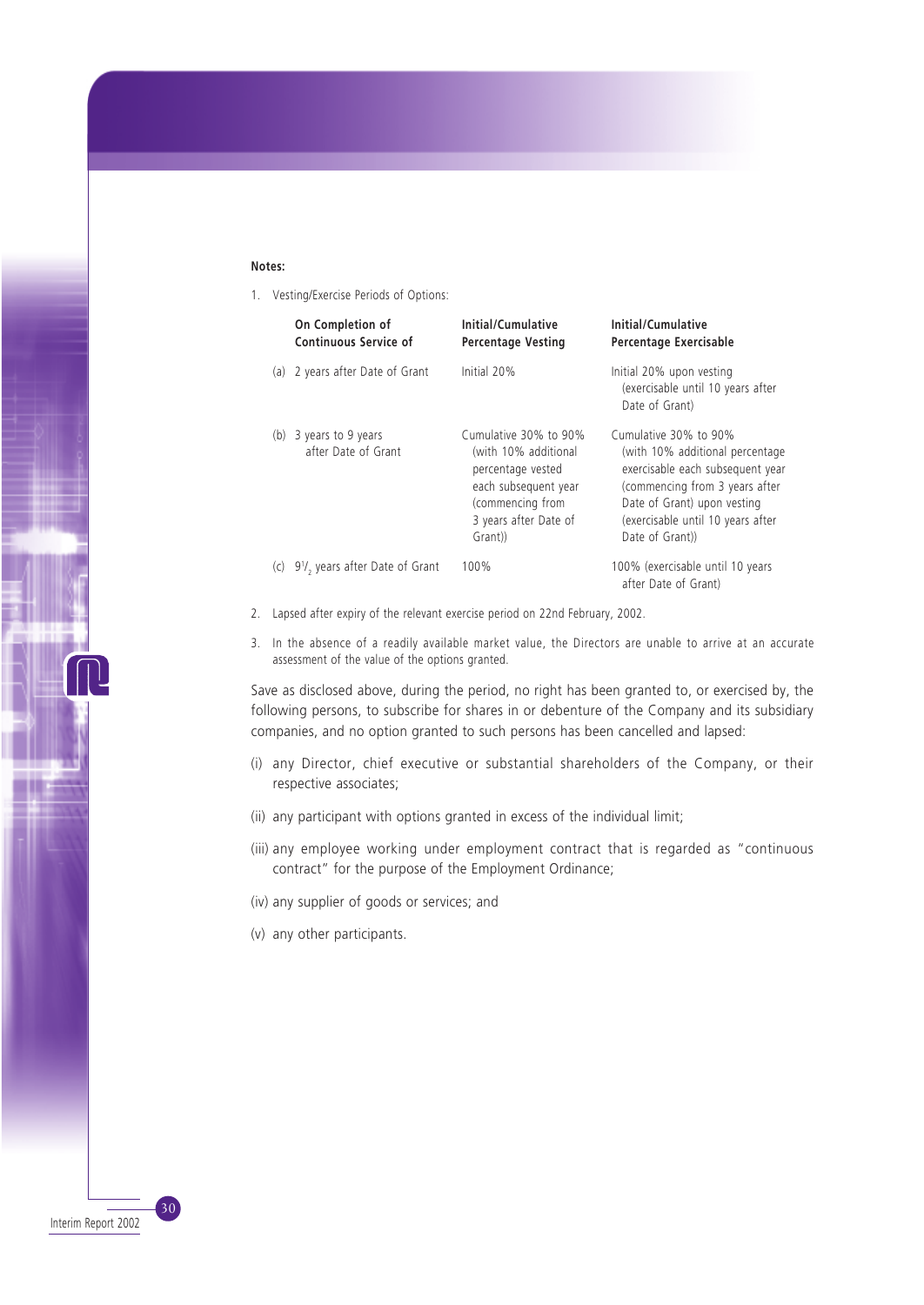## **DISCLOSURE PURSUANT TO PRACTICE NOTE 19**

The following disclosure is made by the Company in compliance with the continuing disclosure requirements under Practice Note 19 ("PN19") of the Rules Governing the Listing of Securities on The Stock Exchange of Hong Kong Limited (the "Listing Rules"):

### *Advances to an Entity (Paragraph 3.2.1 of PN19)*

Details of the advances made to Chest Gain Development Limited ("Chest Gain"), a jointly controlled entity owned as to 40% by Paliburg Holdings Limited ("PHL"), 30% by the Company and 30% by China Overseas Land & Investment Limited, which is independent of, and not connected with PHL and the Company, the respective directors, chief executive and substantial shareholders of PHL and the Company and any of their respective subsidiary companies or any of their respective associates (as defined in the Listing Rules), by the Company and its subsidiary companies (the "Group") as at 30th June, 2002 are set out below:

|     | <b>Advances</b>                            | Group<br>(HK\$'million) |
|-----|--------------------------------------------|-------------------------|
| (A) | Principal Amount of Advances               | 1,201.5                 |
| (B) | Interest Receivable                        | 162.5                   |
| (C) | Several Guarantees for:                    |                         |
|     | Principal Amount of Bank Facilities<br>(a) | 990.0                   |
|     | Amount of Bank Facilities Drawndown<br>(b) | 787.7                   |
|     | Total: $(A)+(B)+(C)(a)$                    | 2,354.0                 |
|     | $(A)+(B)+(C)(b)$                           | 2,151.7                 |

The above advances to Chest Gain in an aggregate sum of HK\$1,364.0 million (before a provision of HK\$700.0 million representing the Group's attributable share of the provision for foreseeable loss in respect of the property development at the Stanley Site (as referred to below) of Chest Gain) were provided by the Group. Such contribution of funds to Chest Gain are provided in the form of shareholders' loans in proportion to the respective shareholding interests of the shareholders of Chest Gain. The advances are unsecured and have no fixed term of repayment, and related interest had been accrued at prime rate up to 31st December, 1998. The provision of financial assistance to Chest Gain is for the purpose of facilitating Chest Gain in the development of its property project at Rural Building Lot No.1138, Wong Ma Kok Road, Stanley, Hong Kong (the "Stanley Site"). The Stanley Site was acquired by Chest Gain at the government land auction held on 3rd June, 1997. The above guarantee was provided by the Company on 28th October, 1997 on a several basis in proportion to its shareholding interests in Chest Gain and was given in respect of the bank loan facilities of HK\$3,300.0 million made available to Chest Gain for the purposes of refinancing part of the consideration for the acquisition of the Stanley Site and financing the estimated construction costs required for the luxury residential development at the Stanley Site.

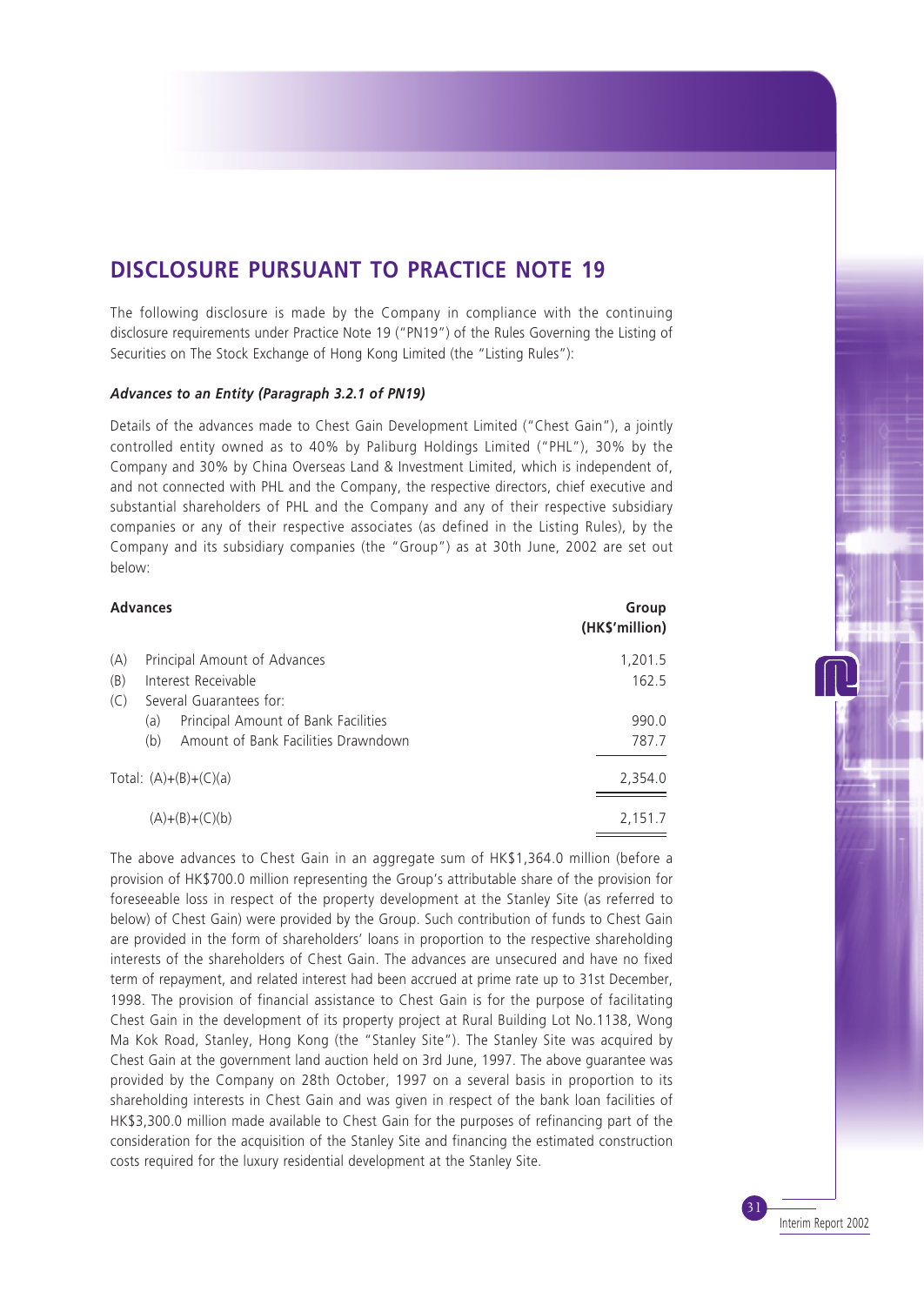Calculated on the basis shown above, the aggregate of advances and other financial assistance as at 30th June, 2002 provided by the Group to Chest Gain in the respective sums of (a) HK\$2,354.0 million (based on the total available amount of the bank facilities) and (b) HK\$2,151.7 million (based on the amount of bank facilities drawndown) represented (a) 51.8% and (b) 47.3% of the consolidated net tangible assets of the Company of HK\$4,545.6 million (the "Regal NTA"), by reference to its latest unaudited condensed consolidated financial statements for the six months ended 30th June, 2002.

### *Financial Assistance provided to and Guarantees given for Affiliated Companies (Paragraph 3.3 of PN19)*

Details of the financial assistance provided to and guarantees given for affiliated companies (including Chest Gain) by the Group as at 30th June, 2002 are set out below:

**Guarantee given for Bank Facilities**

| Name of<br><b>Affiliated</b><br><b>Companies</b> |     | Principal<br>Amount<br>of Advances<br>(HK\$'million) | Interest<br><b>Receivable</b><br>(HK\$'million) |       |                                | (i)<br>Principal<br>Amount of<br><b>Bank Facilities</b><br>(HK\$'million) |         | (ii)<br>Amount of<br><b>Bank Facilities</b><br><b>Drawndown</b><br>(HK\$'million) |  |
|--------------------------------------------------|-----|------------------------------------------------------|-------------------------------------------------|-------|--------------------------------|---------------------------------------------------------------------------|---------|-----------------------------------------------------------------------------------|--|
| Chest Gain                                       | (A) | 1,201.5                                              | (B)                                             | 162.5 | (C)(i)                         | 990.0                                                                     | (C)(ii) | 787.7                                                                             |  |
| 8D International<br>(BVI) Limited                | (D) | 28.5                                                 |                                                 |       |                                | Nil                                                                       |         | Nil                                                                               |  |
| 8D Matrix Limited                                | (E) | 0.5                                                  |                                                 |       |                                | Nil                                                                       |         | Nil                                                                               |  |
| <b>Bright Future</b><br>(HK) Limited             | (F) | 5.6                                                  |                                                 |       |                                | Nil                                                                       |         | Nil                                                                               |  |
|                                                  |     |                                                      | Total:                                          |       | $(A)+(B)+(C)(i)+(D)$ to $(F)$  |                                                                           |         | 2,388.6                                                                           |  |
|                                                  |     |                                                      |                                                 |       | $(A)+(B)+(C)(ii)+(D)$ to $(F)$ |                                                                           |         | 2,186.3                                                                           |  |

Relevant details in respect of the financial assistance provided to and guarantees given for Chest Gain are disclosed above under Paragraph 3.2.1 of PN19 of the Listing Rules.

8D International (BVI) Limited ("8D-BVI") is a 30% owned associate of the Company, which is involved in information technology businesses in connection with a broadband fibre optic network project in The People's Republic of China and the development and distribution of technologically advanced security and building related systems and software development, and promotions and communications businesses. The remaining shareholding interests in 8D-BVI are indirectly owned as to 10% by CCIHL and 60% by Mr. Lo Yuk Sui. The advances were provided by the Group in the form of shareholder's loans in proportion to the Company's shareholding interest in 8D-BVI, for the purpose of financing the working capital of 8D-BVI. The advances are unsecured, interest free and have no fixed term of repayment.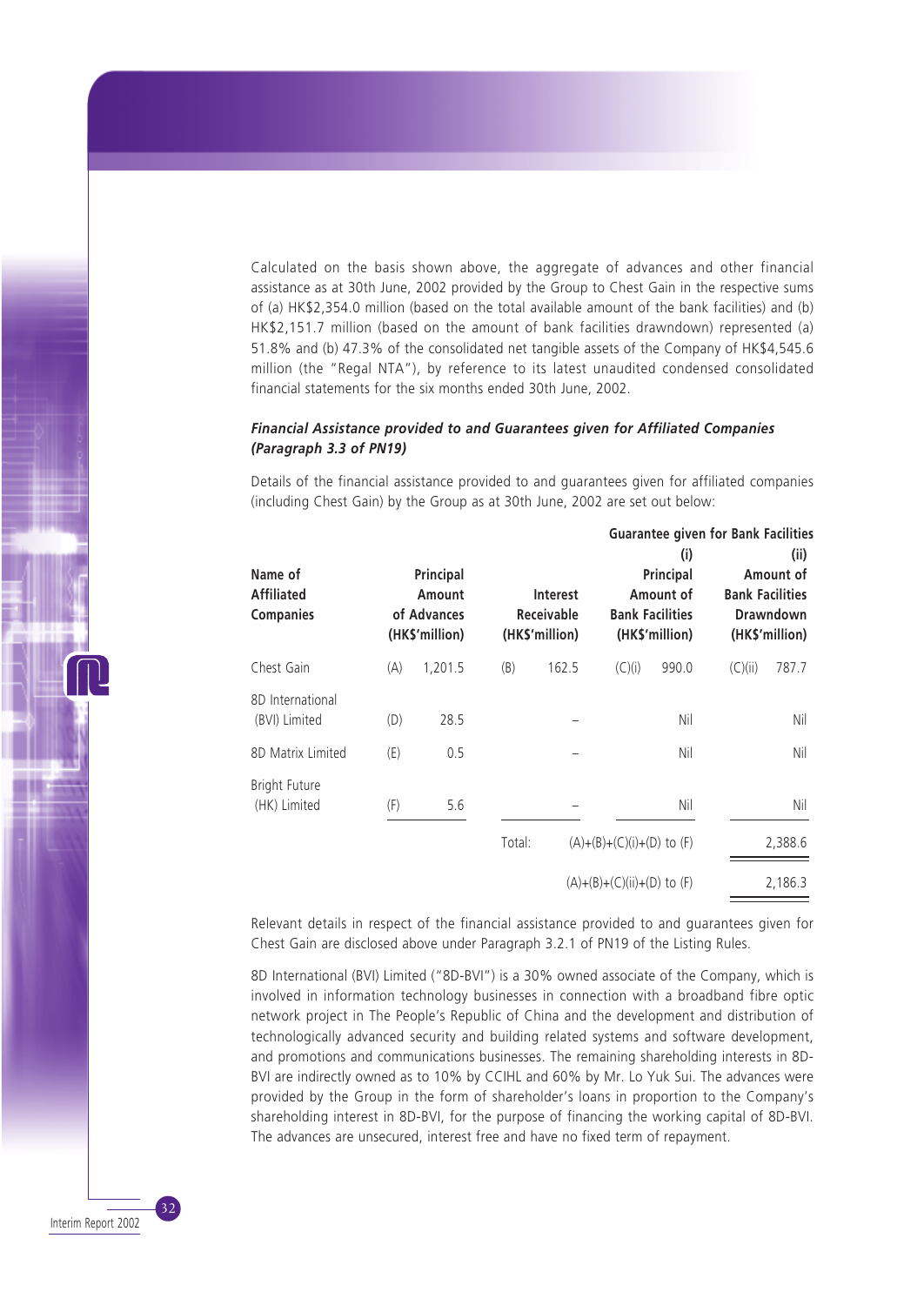8D Matrix Limited ("8D Matrix") is a 30% owned associate of the Company (the Company also holds an additional 6% attributable interest through its holding in 8D-BVI), which is involved in promotions and communications businesses. The remaining shareholding interests in 8D Matrix are owned as to 10% indirectly by CCIHL and 60% indirectly by Mr. Lo Yuk Sui through his associates (as defined in the Listing Rules), including 8D-BVI. The advances were provided by the Group in the form of shareholder's loans in proportion to the Company's shareholding interest in 8D Matrix, for the purpose of financing the working capital of 8D Matrix. The advances are unsecured, interest free and have no fixed term of repayment.

Bright Future (HK) Limited ("Bright Future"), a 50% owned associate of the Company, owns a 90% effective equity interest in a foreign enterprise in The People's Republic of China engaged in the operation of a hotel in Qinghai. The remaining 50% shareholding interest in Bright Future and the remaining 10% equity interest in the aforesaid foreign enterprise are owned by third parties respectively, which are independent of, and not connected with the Company, the Directors, chief executive and substantial shareholders of the Company and any of its subsidiary companies or any of their respective associates (as defined in the Listing Rules). The advances to Bright Future were provided by the Group in the form of shareholder's loans in proportion to the Company's shareholding interest in Bright Future, for the purpose of funding the working capital requirements of Bright Future. The advances to Bright Future are unsecured, interest free and have no fixed term of repayment.

Calculated on the basis shown above, as at 30th June, 2002, the aggregate amount of financial assistance provided to and guarantees given for affiliated companies by the Group in the respective sums of (a) HK\$2,388.6 million (based on the total available amount of the bank facilities to Chest Gain) and (b) HK\$2,186.3 million (based on the drawndown amount of bank facilities to Chest Gain) represented (a) 52.5% and (b) 48.1% of the Regal NTA.

A pro-forma combined balance sheet of the abovenamed affiliated companies and the Group's attributable interest in these affiliated companies are presented below:

|                         | Pro-forma<br>combined<br>balance sheet<br>(HK\$'million) | Group's<br>attributable<br>interest<br>(HK\$'million) |
|-------------------------|----------------------------------------------------------|-------------------------------------------------------|
| Non-current assets      | 4,238.6                                                  | 1,274.9                                               |
| Current assets          | 6.8                                                      | 2.3                                                   |
| Current liabilities     | (133.6)                                                  | (40.3)                                                |
| Non-current liabilities | (8, 170.5)                                               | (2,453.4)                                             |
| Net liabilities         | (4,058.7)                                                | (1,216.5)                                             |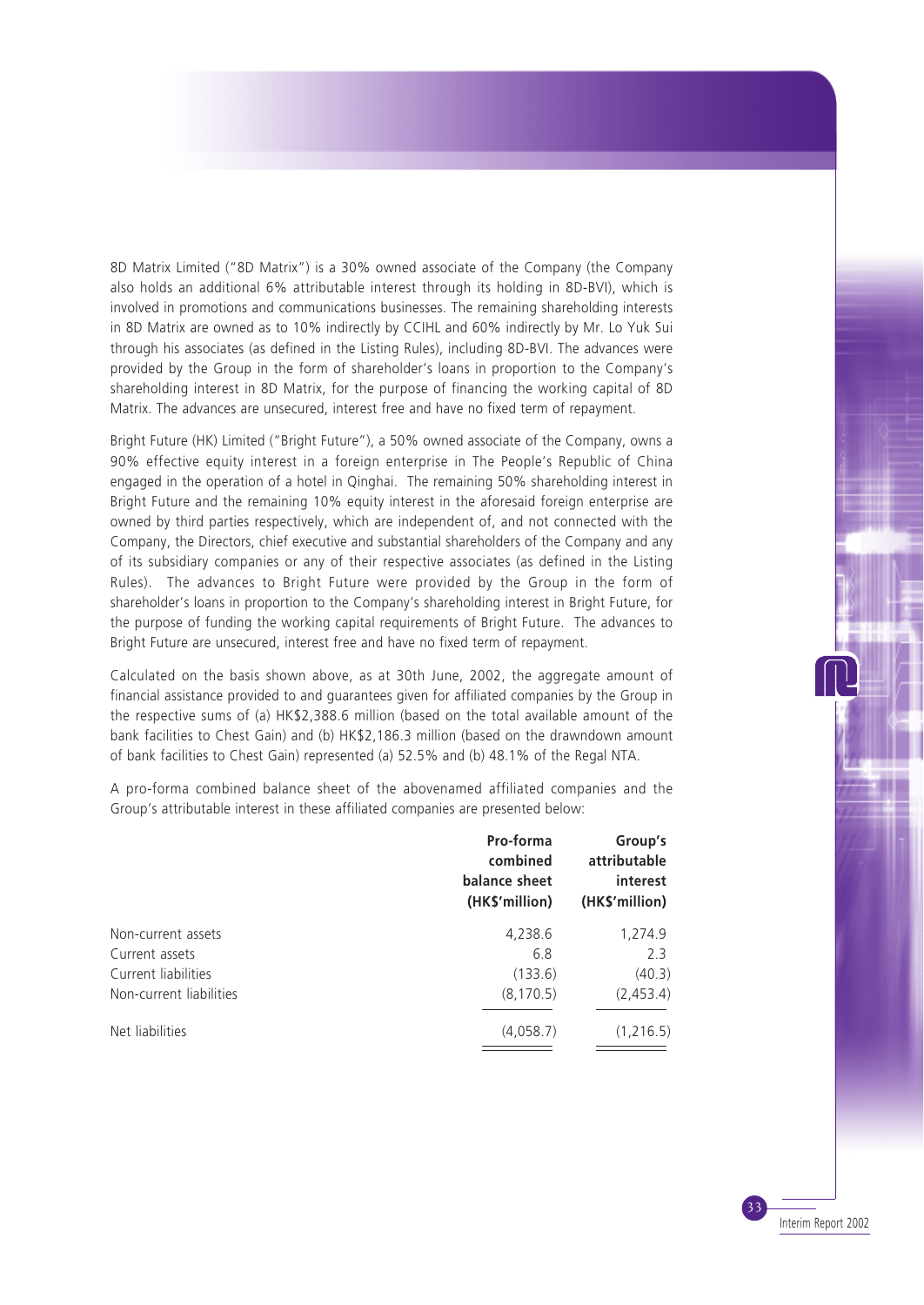## *Loan agreements with covenants relating to specific performance obligation of the controlling shareholders (Paragraphs 3.7.1 and 3.7.2 of PN19)*

### *Paragraph 3.7.1 of PN19*

The agreements for the following loans to the Group impose specific performance obligations on the controlling shareholders of the Company:

|           |     | Outstanding<br><b>Balance of Bank</b><br>Facilities as at<br>30th June, 2001<br>(HK\$'million) | <b>Final Maturity</b><br>of Bank<br><b>Facilities</b> | <b>Specific</b><br>Performance<br><b>Obligations</b> |
|-----------|-----|------------------------------------------------------------------------------------------------|-------------------------------------------------------|------------------------------------------------------|
| The Group | (a) | 1,079.5                                                                                        | <b>July 2007</b>                                      | Note (i)                                             |
|           | (b) | 3,822.1                                                                                        | September 2004                                        | Note (ii)                                            |
| Total:    |     | 4,901.6                                                                                        |                                                       |                                                      |

#### **Notes:**

- (i) Mr. Lo Yuk Sui, the Chairman and the controlling shareholder of CCIHL which owns a 59.2% shareholding interest in PHL (which in turn owns a 69.3% shareholding interest in the Company), and/or members of his immediate family, or a trust or trusts under which they are beneficially interested (collectively, "Mr. Lo") shall not cease to maintain controlling interest (directly or indirectly) in respect of shareholding (as defined under the Listing Rules) and management control of the Company.
- (ii) Mr. Lo shall not cease to maintain controlling interest (whether directly or indirectly) in the Company.

Breach of the above specific performance obligations will constitute events of default of the bank facilities. As a result, the bank facilities may become immediately due and payable on demand by the relevant lenders according to the respective terms and conditions of the bank facilities.

#### *Paragraph 3.7.2 of PN19*

Details of breach of the terms of the above loan agreements are set out in note 2 to the condensed consolidated financial statements.